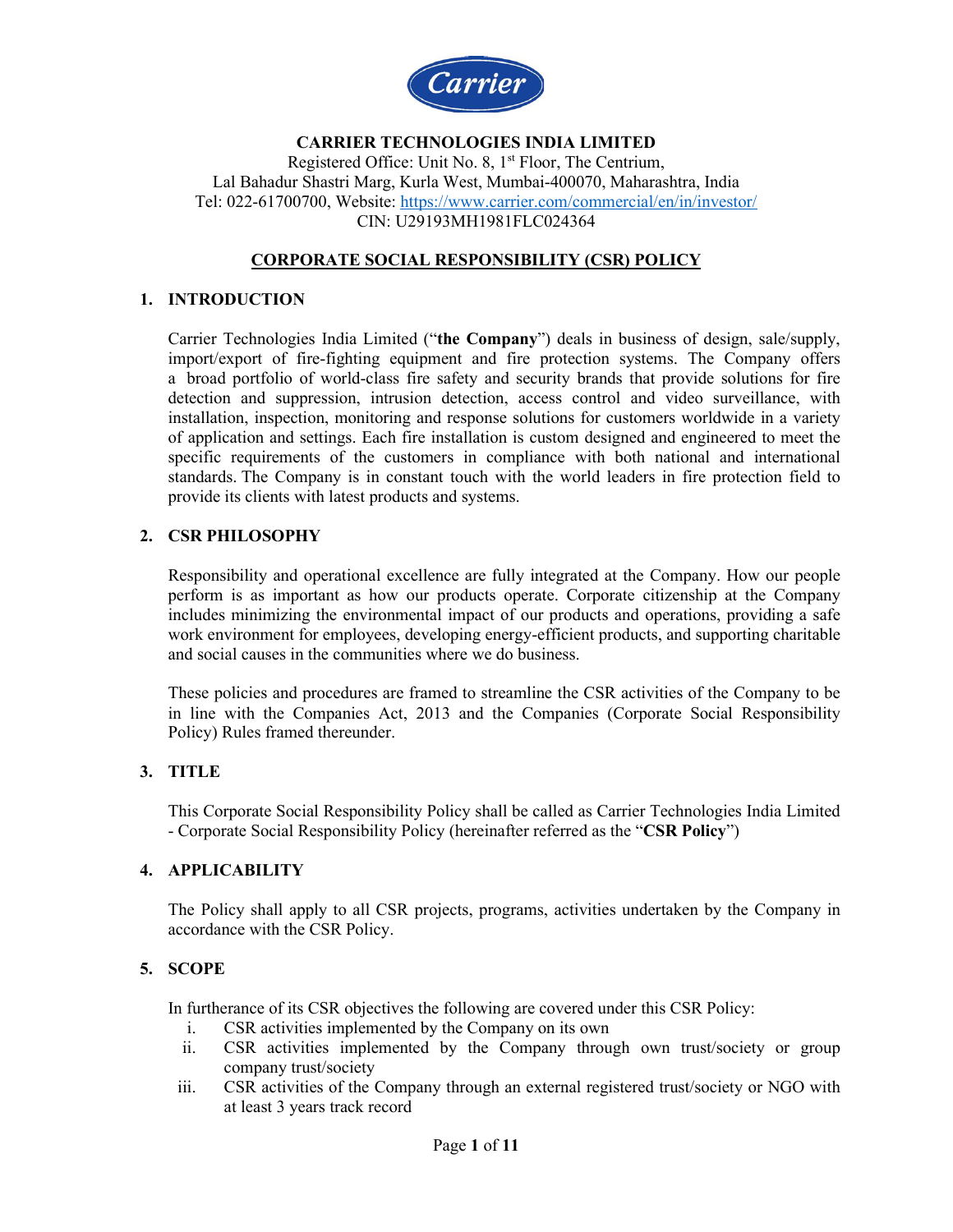

- iv. CSR activities in collaboration with its subsidiary / holding / associate companies
- v. CSR activities implemented by the Company through a company established under section 8 of the Act by the Company, either singly or along with its holding or subsidiary or associate company, or along with any other company or holding or subsidiary or associate company of such other company
- vi. CSR activities in collaboration with other companies in such a manner that the CSR Committees of respective companies are in position to report separately on such projects in accordance with Companies (Corporate Social Responsibility Policy) Rules framed thereunder

### **6. DEFINATIONS & REFERENCES**

### **i. DEFINATIONS**

The terms defined in this CSR Policy shall have the meanings herein specified and terms not defined shall have the meanings as defined in the Companies Act, 2013 and Companies (Corporate Social Responsibility Policy) Rules framed thereunder including any statutory modifications or reenactments thereof. In this instrument the following expressions including their grammatical variations and cognate expressions shall, unless repugnant to the context or meaning thereof, have the meaning assigned to them respectively hereunder:

- "**Act**" means the Companies Act, 2013 including any statutory modification or reenactment thereof.
- **"Administrative overheads"** means the expenses incurred by the company for 'general management and administration' of Corporate Social Responsibility functions in the company but shall not include the expenses directly incurred for the designing, implementation, monitoring, and evaluation of a particular Corporate Social Responsibility project or program.
- "**Board**" means the Board of Directors of the Company.
- "**Board's Report**" shall mean report of the Board of Directors prepared in accordance with section 134(3) of the Companies Act, 2013.
- "**Company**" means Carrier Technologies India Limited, a Company registered under the Companies Act, 1956 having CIN: U29193MH1981FLC024364 and having its Registered Office at Unit No. 8, 1<sup>st</sup> Floor, The Centrium, Lal Bahadur Shastri Marg, Kurla West, Mumbai - 400070, Maharashtra, India.
- "**CSR**" means Corporate Social Responsibility.
- "**Corporate Social Responsibility (CSR)**" means the activities undertaken by a Company in pursuance of its statutory obligation laid down in Section 135 of the Act in accordance with the provisions contained in Companies (Corporate Social Responsibility Policy) Amendment Rules, 2021, but shall not include the following namely:-
	- $\triangleright$  activities undertaken in pursuance of normal course of business of the company.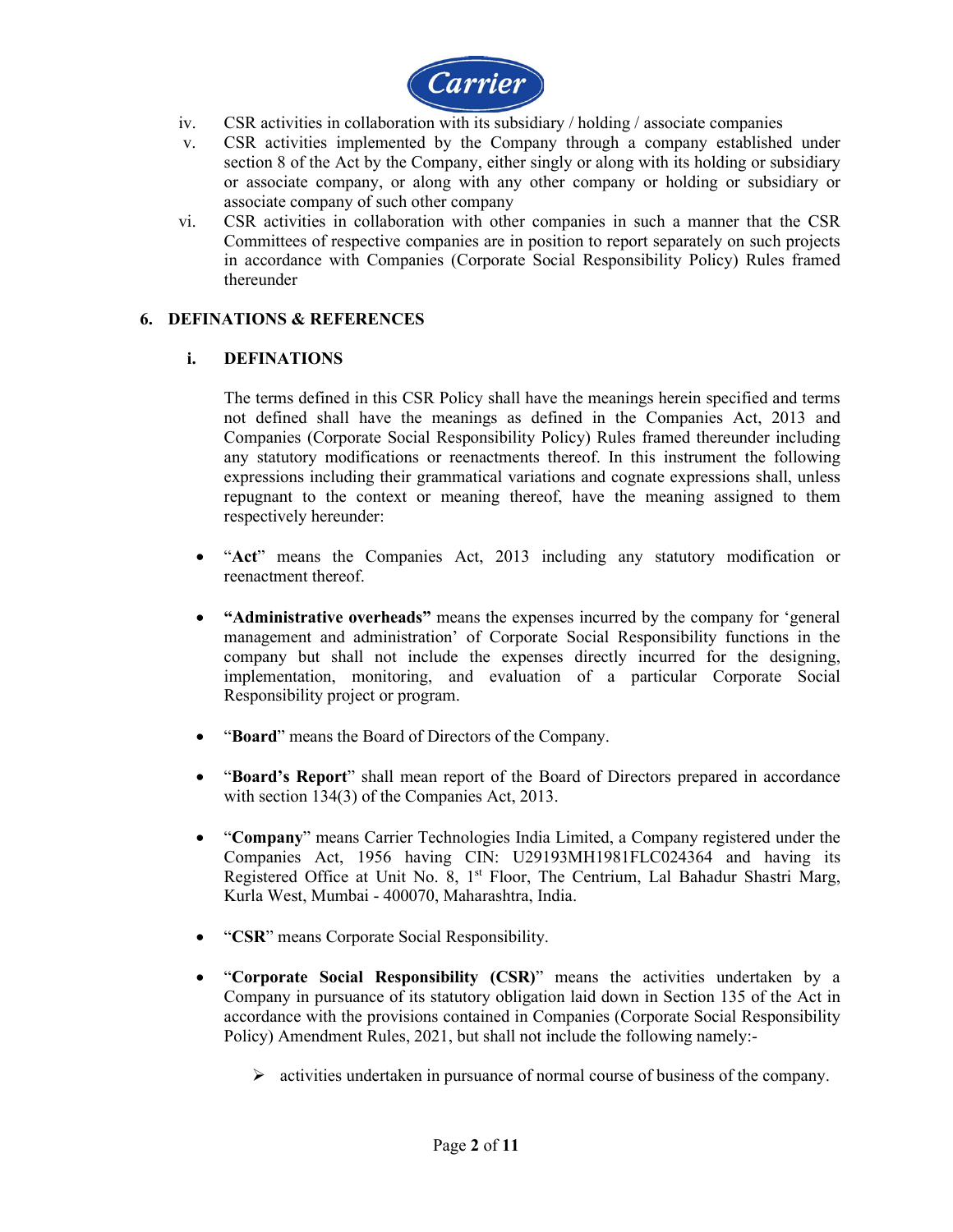

- $\triangleright$  any activity undertaken by the company outside India except for training of Indian sports personnel representing any State or Union territory at national level or India at international level.
- $\triangleright$  contribution of any amount directly or indirectly to any political party under section 182 of the Act
- $\triangleright$  activities benefitting employees of the company as defined in clause (k) of section 2 of the Code on Wages, 2019 (29 of 2019).
- $\triangleright$  activities supported by the companies on sponsorship basis for deriving marketing benefits for its products or services.
- $\triangleright$  activities carried out for fulfilment of any other statutory obligations under any law in force in India.
- "**CSR Committee**" means the Corporate Social Responsibility Committee of the Board referred to in Section 135 of the Act.
- "**CSR Policy**" means a statement containing the approach and direction given by the board of a company, taking into account the recommendations of its CSR Committee, and includes guiding principles for selection, implementation and monitoring of activities as well as formulation of the annual action plan.
- "**CSR Rules**" means Companies (Corporate Social Responsibility Policy) Rules framed under the Act and as amended or modified from time to time.
- "**Independent Director**" means a non-executive director of the Company within the meaning of section 2(47) of the Act.
- "**International Organization**" means an organization notified by the Central Government as an international organisation under section 3 of the United Nations (Privileges and Immunities) Act, 1947 (46 of 1947), to which the provisions of the Schedule to the said Act apply.
- "**Net Profit**" means the net profit of a company as per its financial statement prepared in accordance with the applicable provisions of the Act, but shall not include the following, namely:
	- any profit arising from any overseas branch or branches of the company, whether operated as a separate company or otherwise; and
	- any dividend received from other companies in India, which are covered under and complying with the provisions of Section 135 of the Act: Provided that in case of a foreign company covered under these rules, net profit means the net profit of such company as per profit and loss account prepared in terms of clause (a) of sub-section (1) of section 381, read with section 198 of the Act;
- "**Ongoing Project**" means a multi-year project undertaken by a Company in fulfilment of its CSR obligation having timelines not exceeding three years excluding the financial year in which it was commenced, and shall include such project that was initially not approved as a multi-year project but whose duration has been extended beyond one year by the board based on reasonable justification;
- **"Section"** means a section of the Act.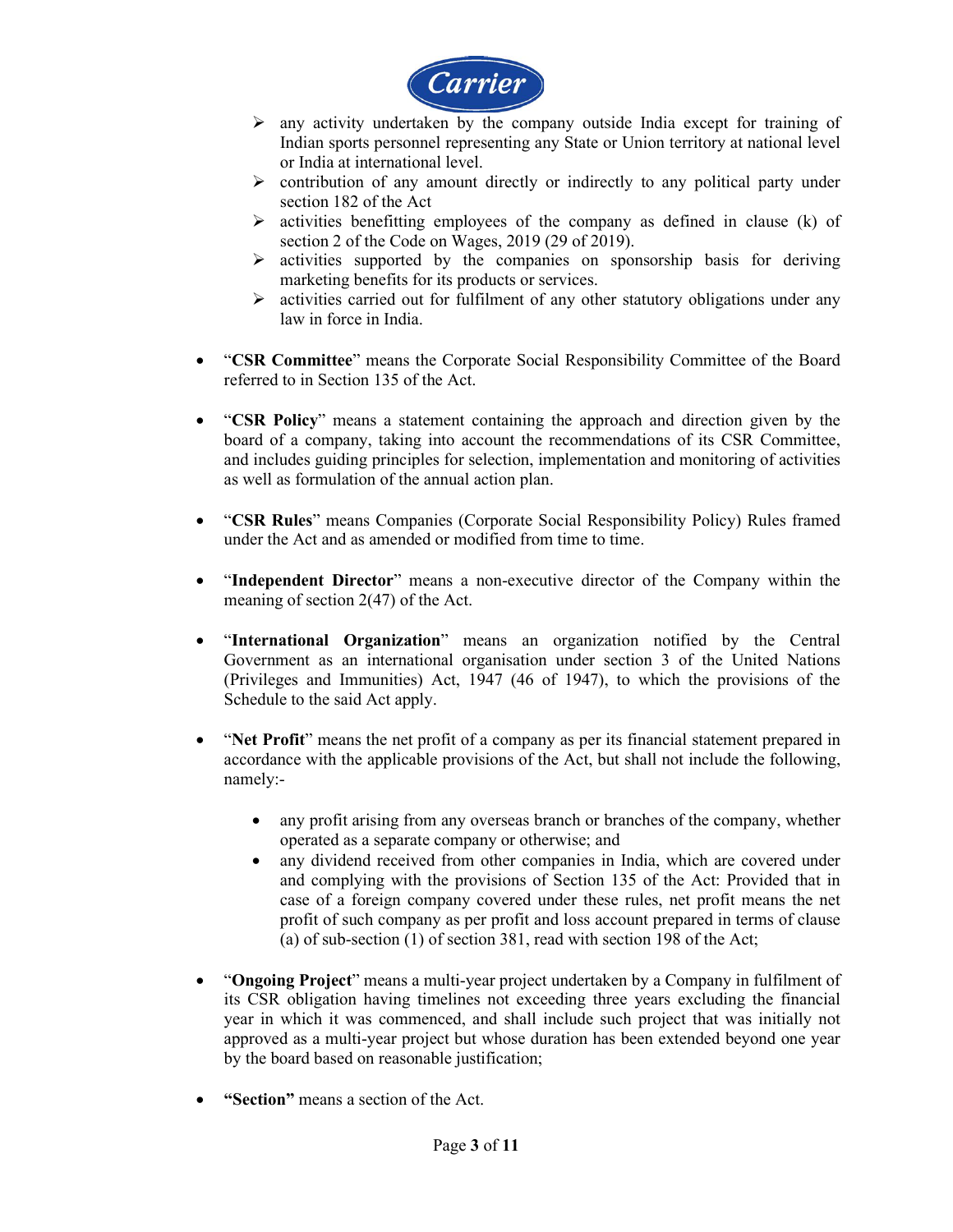

#### **ii. REFERENCES**

Reference to any Act, Rules, Statute or Notification shall include any statutory modification, substitution, or re-enactment thereof.

#### **7. CSR COMMITTEE**

- i. The CSR committee shall comprise of three or more directors as the Board may deem fit from time to time, to be appointed from amongst the Directors. Provided however that at least one of the directors of the CSR Committee shall be an Independent Director. The Board shall at its sole discretion, have the power to appoint any Director, remove any such Director so appointed and appoint another in his place. Any such appointment and/or removal shall be made by a resolution of the Board.
- ii. The Chairperson of the Committee shall be designated by the Board from among the Committee members.
- iii. The Company Secretary of the Company shall act as Secretary to the Committee.
- iv. The Board will have the power to reconstitute CSR Committee as and when required from time to time.
- v. The Board of Directors of the Company have constituted CSR Committee as per the provisions of the Companies Act 2013, consisting of the following Board Members at present:
	- 1. Mr. Srinivas Kotni (DIN: 01085277) Independent Director
	- 2. Ms. Vasanthi Narayana (DIN: 08319835) Whole-time director
	- 3. Mr. Farokh Phiroz Madan (DIN: 07412324) Non-Executive Director
- vi. The CSR Committee may meet as and when required. The CSR Committee shall be entitled to invite any person to attend its meetings and participate in the discussion and deliberations if it so thinks fit.
- vii. The quorum necessary for the transaction of business of CSR Committee shall be 2 members or 1/3rd of the total committee members, whichever is higher. A duly convened meeting of the Committee at which a quorum is present shall be competent to exercise all or any of the authorities, powers and discretions vested in or exercisable by the Committee as provided herein and delegated by the Board from time to time.
- viii. The CSR Committee shall:
	- a. Recommend the specific CSR initiatives to be adopted by the Company and the amount of expenditure to be budgeted for the activities.
	- b. Monitor or, appoint a senior official of the Company to monitor and report to the CSR Committee regarding functioning of the CSR Policy of the Company, its implementation and expenditure incurred periodically.
	- c. Report to the Board the reasons for not spending the amount budgeted for CSR.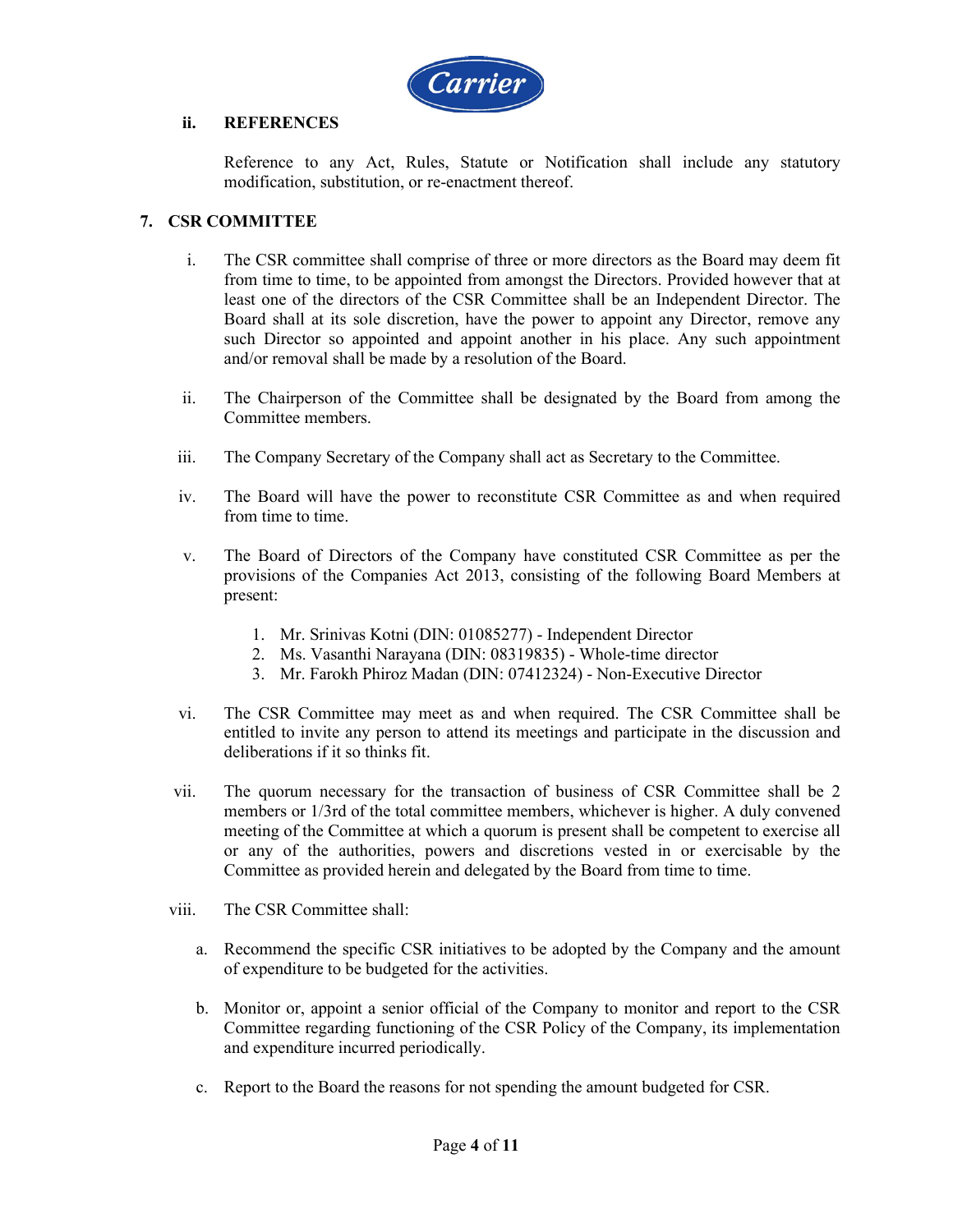

- d. Provide to the Board a responsibility statement that the implementation and monitoring of CSR Policy, is in compliance with the CSR Objectives and Policy of the Company.
- e. Frame any other byelaws, rules or procedures as it may deem fit for administering the CSR Policy.
- f. CSR Committee, in the exercise of its powers, may require any information from the company, and / or seek the assistance of any employee of the Company as it may deem fit to effectively discharge its duties.
- g. Perform all functions as may be delegated by the Board from time to time.

## **8. IMPLEMENTATION PROCESS:**

- i. The Board shall ensure that the CSR activities are undertaken by the company itself or through-
- a) a company established under Section 8 of the Act, or a registered public trust or a registered society, registered under section 12A and 80 G of the Income Tax Act, 1961 (43 of 1961), established by the company, either singly or along with any other company, or
- b) a company established under section 8 of the Act or a registered trust or a registered society, established by the Central Government or State Government; or
- c) any entity established under an Act of Parliament or a State legislature; or
- d) a company established under section 8 of the Act, or a registered public trust or a registered society, registered under section 12A and 80G of the Income Tax Act, 1961, and having an established track record of at least three years in undertaking similar activities.
- ii. Every entity, covered under clause (i) above who intends to undertake any CSR activity, shall register itself with the Central Government by filing the form CSR-1 electronically with the Registrar with effect from the  $01<sup>st</sup>$  day of April, 2021. On the submission of the Form CSR-1 on the portal, a unique CSR Registration Number shall be generated by the system automatically. Provided that this shall not affect the CSR projects or programs approved prior to the 01st day of April, 2021.
- iii. The Company may engage international organisation for designing, monitoring and evaluation of the CSR projects or programs as per its CSR policy as well as for capacity building of their own personnel for CSR.
- iv. The Company may also collaborate with other companies for undertaking projects or programs or CSR activities in such a manner that the CSR committees of respective companies are in a position to report separately on such projects or programmes in accordance with these rules.
- v. The Board of a company shall satisfy itself that the funds so disbursed have been utilised for the purposes and in the manner as approved by it and the Chief Financial Officer or the person responsible for financial management shall certify to the effect.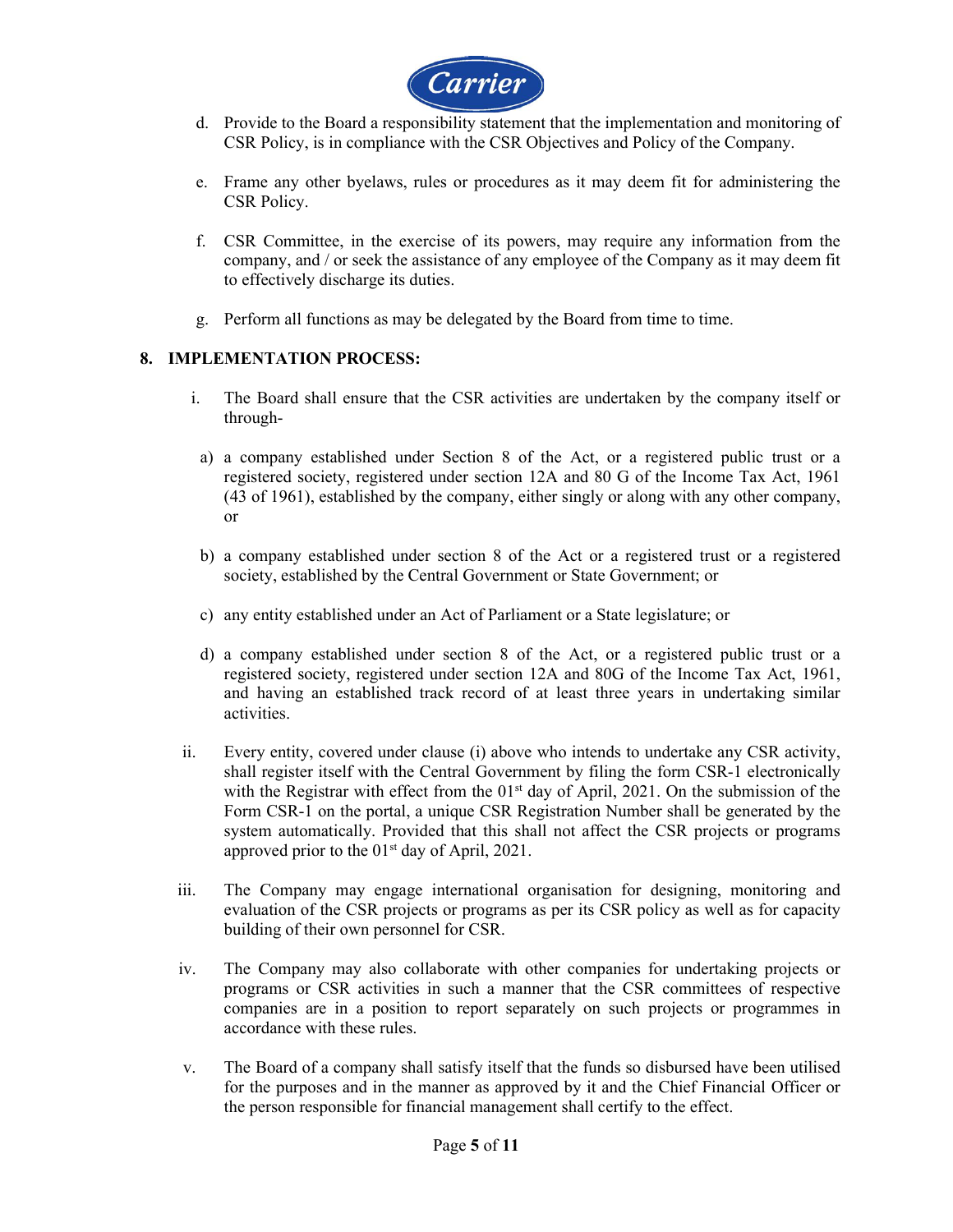

- vi. In case of ongoing project the Board of the Company shall monitor the implementation of the project with reference to the approved timelines and year-wise allocation and shall be competent to make modifications, if any, for smooth implementation of the project within the overall permissible time period.
- vii. The CSR Policy shall be implemented by the CSR Committee under the broad policy and/or framework laid down by the Board in this regard from time to time. CSR Committee may nominate a senior official of the Company to help execute and monitor implementation of the CSR activities. Such senior official shall directly submit his/her report to the CSR Committee. The CSR Committee shall authorize any of its members to approve the release of funds against the verified work plans in accordance with the approved budget for undertaking the CSR activities as approved by the Board. The authorized member shall periodically update the members of the Committee about the allocation / utilization of funds towards the CSR activities.
- viii. The CSR Committee shall identify the CSR activities along with the geographical area to be undertaken by the Company. The CSR Committee shall also estimate the total amount of expenditure to be incurred and time required by the Company for undertaking such CSR activities. The time period/duration over which a particular project will be spread, will depend on its nature, extent of coverage and the intended impact of the project.
- ix. The CSR Committee shall formulate and recommend to the Board, an annual action plan in pursuance of its CSR policy, which shall include the following, namely:
	- a) the list of CSR projects or programs that are approved to be undertaken in areas or subjects specified in Schedule VII of the Act;
	- b) the manner of execution of such projects or programs;
	- c) the modalities of utilization of funds and implementation schedules for the projects or programs;
	- d) monitoring and reporting mechanism for the projects or programs; and
	- e) details of need and impact assessment, if any, for the projects undertaken by the company:

Provided that Board may alter such plan at any time during the financial year, as per the recommendation of its CSR Committee, based on the reasonable justification to that effect.

## **9. CSR ACTIVITIES**

- i. The Company shall undertake such CSR activities as stated by this CSR Policy. In compliance with applicable Rules of the Companies (Corporate Social Responsibility Policy) Rules, 2014 (Annexure-I), these activities shall be undertaken by the Company as projects (either new or ongoing) and will exclude activities undertaken in the normal course of its business. The activities undertaken will be in line with the activities specified in Schedule VII of the Companies Act, 2013.
- ii. Thrust Areas: While the Company is eligible to undertake any suitable/rightful activity as specified in Schedule VII of the Act, however, at present, it proposes to undertake the relevant activities on priority basis in the following thrust areas: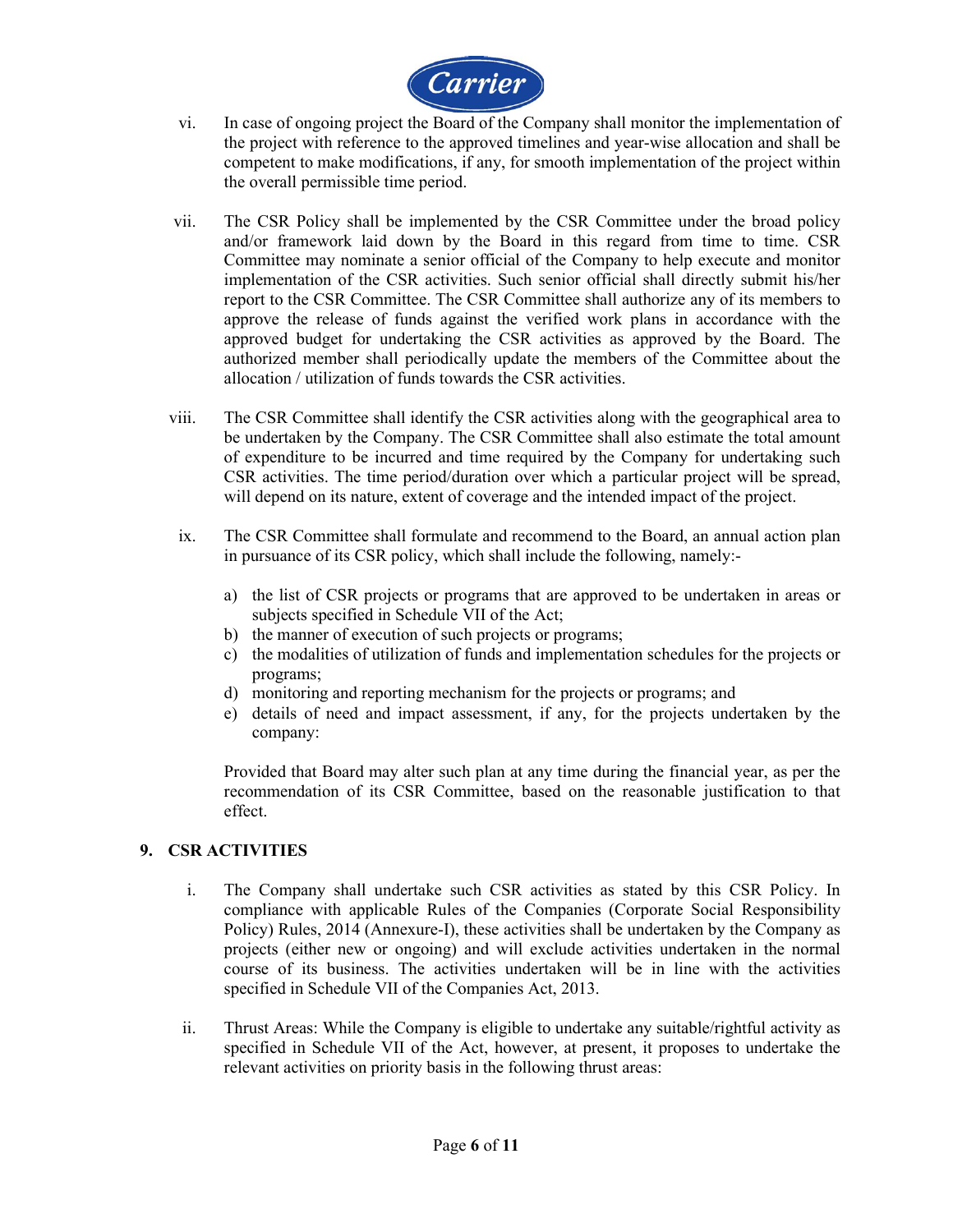

- $\triangleright$  Promoting education including special education and employment enhancing vocation skills especially among children, women, elderly, and the differently abled and livelihood enhancement projects;
- $\triangleright$  promoting gender equality, empowering women, setting up homes and hostels for women and orphans; setting up old age homes, day care centers and such other facilities for senior citizens and measures for reducing inequalities faced by socially and economically backward groups;
- $\triangleright$  Environment Sustainability, ecological balance
- $\triangleright$  Promoting Health Care including preventive health care and sanitation
- **F** Technology Development
- Poverty Alleviation
- The Company may also contribute suitable amounts to PM Relief Fund or Swach Bharat Kosh set-up by the Central Government for the promotion of sanitation and making available safe drinking water.
- iii. The CSR activities shall be undertaken only in India.
- iv. The CSR projects or programs or activities undertaken by Company that benefit only the employees of the Company or their families is also not considered as a CSR activity by the Company.
- v. Contribution of any amount directly or indirectly to political parties under section 182 of the Companies Act, 2013 is not considered as CSR activity.

# **10. CSR EXPENDITURE**

- i. The Company shall spend at least 2% of average Net Profit of preceding three financial years, net profit being calculated in accordance with section 198 of the Companies Act, 2013.
- ii. CSR expenditure includes all expenditure including contribution to corpus, the projects or programs relating to CSR activities approved by the Board on the recommendation of its CSR Committee, but does not include any expenditure on any item not in conformity or not in line with activities which fall within the purview of Schedule VII of the Act.
- iii. The amount spent by the Company in India, is only taken into consideration for CSR activities.
- iv. The Company shall give preference to the local area and areas around it where it operates, for spending the amount earmarked for CSR activities.
- v. Where the Company fails to spend the stipulated amount in CSR activities, it shall provide for the reasons for not spending the amount, in Board's report.
- vi. Company may build CSR capacities of its own personnel as well as those of their implementing agencies through institutions with established track records of at least three financial years, but such expenditure shall not exceed five percent of total CSR expenditure of the Company in one financial year.
- vii. The Board shall ensure that the administrative overheads shall not exceed five percent of total CSR expenditure of the company for the financial year.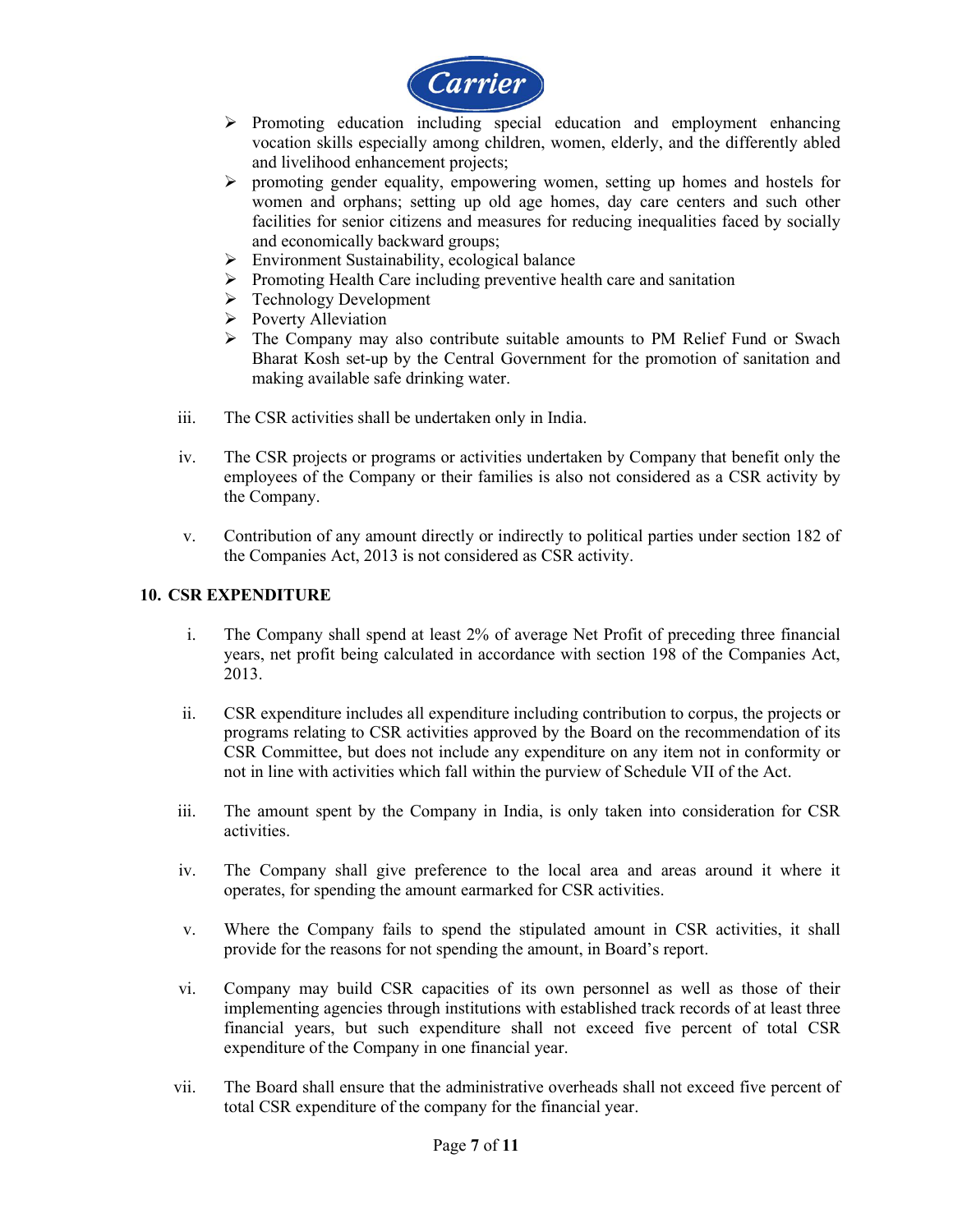

- viii. Any surplus arising out of the CSR activities shall not form part of the business profit of the Company and shall be ploughed back into the same project or shall be transferred to the Unspent CSR Account and spent in pursuance of CSR policy and annual action plan of the company, or transfer such surplus amount to a Fund specified in Schedule VII, within a period of six months of the expiry of the financial year.
- ix. Where the Company spends an amount in excess of requirement provided under subsection (5) of section 135 , such excess amount may be set off against the requirement to spend under sub-section (5) of section 135 up to immediate succeeding three financial years subject to the conditions that  $-$  (i) the excess amount available for set off shall not include the surplus arising out of the CSR activities, if any (ii) the Board of the company shall pass a resolution to that effect.
- x. The CSR amount may be spent by a company for creation or acquisition of a capital asset, which shall be held by:
	- a) a company established under section 8 of the Act, or a Registered Public Trust or Registered Society, having charitable objects and CSR Registration Number under or
	- b) beneficiaries of the said CSR project, in the form of self-help groups, collectives, entities; or
	- c) a public authority:

Provided that any capital asset created by a company prior to the commencement of the Companies (Corporate Social Responsibility Policy) Amendment Rules, 2021, shall within a period of one hundred and eighty days from such commencement comply with the requirement of this rule, which may be extended by a further period of not more than ninety days with the approval of the Board based on reasonable justification.

## **11. MONITORING**

- i. The Committee shall discuss the progress of each project undertaken and make any decision with respect to the project which it thinks fit.
- ii. The CSR Committee shall monitor the CSR expenditure on periodical basis and shall provide periodical report to the Board on the implementation of CSR activities.

### **12. REPORTING**

- i. The Board's Report of a company covered under these rules pertaining to any financial year shall include an annual report on CSR containing particulars specified in Annexure I or Annexure II, as applicable of the applicable rules.
- ii. (a) In case the Company having average CSR obligation of ten crore rupees or more in pursuance of sub-section (5) of section 135 of the Act, in the three immediately preceding financial years, the Company shall undertake impact assessment, through an independent agency, of their CSR projects having outlays of one crore rupees or more, and which have been completed not less than one year before undertaking the impact study.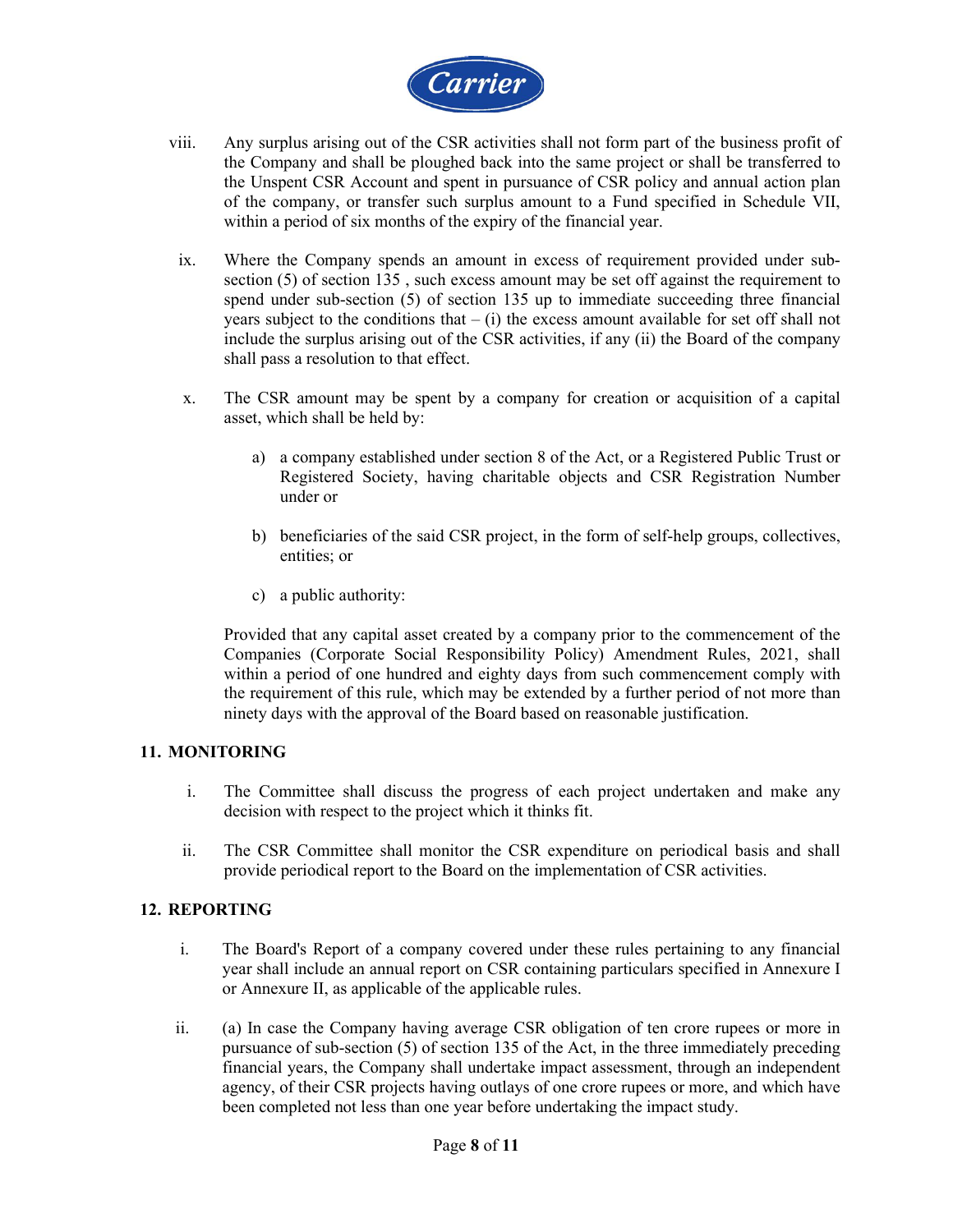

- (b) The impact assessment reports shall be placed before the Board and shall be annexed to the annual report on CSR.
- (c) The Company undertaking impact assessment may book the expenditure towards Corporate Social Responsibility for that financial year, which shall not exceed five percent of the total CSR expenditure for that financial year or fifty lakh rupees, whichever is less.

### **13. DISPLAY OF THE CSR ACTIVITIES IN THE WEBSITE OF THE COMPANY**

The Board of Directors of the Company shall mandatorily disclose the composition of the CSR Committee, and CSR Policy and Projects approved by the Board on their website, if any, for public access.

#### **14. TRANSFER OF UNSPENT CSR AMOUNT**

Until a fund is specified in Schedule VII for the purposes of subsection  $(5)$  and $(6)$  of section 135 of the Act, the unspent CSR amount, if any, shall be transferred by the company to any fund included in Schedule VII of the Act."

#### **15. GENERAL**

Any or all provisions of the CSR Policy would be subject to revision/amendment by the CSR Committee in accordance with the guidelines on the subject as may be issued by the Central Government from time to time.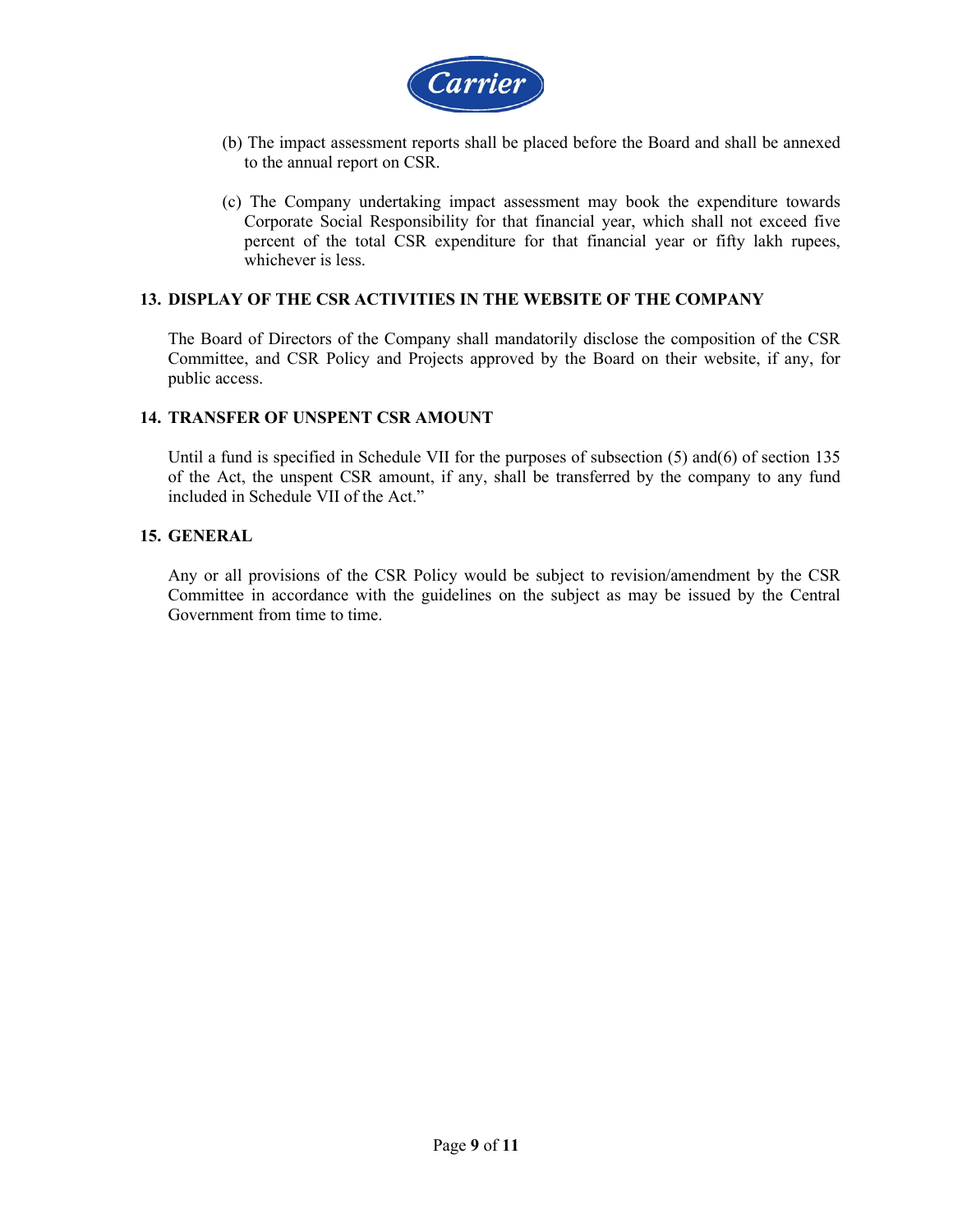

List of activities that may be taken up by the Company:

- (i) Eradicating hunger, poverty and malnutrition, ''promoting health care including preventive health care'' and sanitation including contribution to the Swach Bharat Kosh set-up by the Central Government for the promotion of sanitation and making available safe drinking water.
- (ii) promoting education, including special education and employment enhancing vocation skills especially among children, women, elderly and the differently abled and livelihood enhancement projects.
- (iii) promoting gender equality, empowering women, setting up homes and hostels for women and orphans; setting up old age homes, day care centres and such other facilities for senior citizens and measures for reducing inequalities faced by socially and economically backward groups.
- (iv) ensuring environmental sustainability, ecological balance, protection of flora and fauna, animal welfare, agroforestry, conservation of natural resources and maintaining quality of soil, air and water including contribution to the Clean Ganga Fund set-up by the Central Government for rejuvenation of river Ganga.
- (v) protection of national heritage, art and culture including restoration of buildings and sites of historical importance and works of art; setting up public libraries; promotion and development of traditional art and handicrafts;
- (vi) measures for the benefit of armed forces veterans, war widows and their dependents; Central Armed Police Forces (CAPF) and Central Para Military Forces (CPMF) veterans, and their dependents including widows]
- (vii) training to promote rural sports, nationally recognised sports, paralympic sports and olympic sports;
- (viii) contribution to the prime minister's national relief fund or Prime Minister's Citizen Assistance and Relief in Emergency Situations Fund (PM CARES Fund) or any other fund set up by the central govt. for socio economic development and relief and welfare of the schedule caste, tribes, other backward classes, minorities and women;
- (ix) Contribution to incubators funded by Central Government or State Government or any agency or Public Sector Undertaking of Central Government or State Government, and contributions to public funded Universities, Indian Institute of Technology (IITs), National Laboratories and Autonomous Bodies (established under the auspices of Indian Council of Agricultural Research (ICAR), Indian Council of Medical Research (ICMR), Council of Scientific and Industrial Research (CSIR), Department of Atomic Energy (DAE), Defence Research and Development Organisation (DRDO), Department of Science and Technology (DST), Ministry of Electronics and Information Technology) engaged in conducting research in science, technology, engineering and medicine aimed at promoting Sustainable Development Goals (SDGs).
- (x) rural development projects
- (xi) slum area development